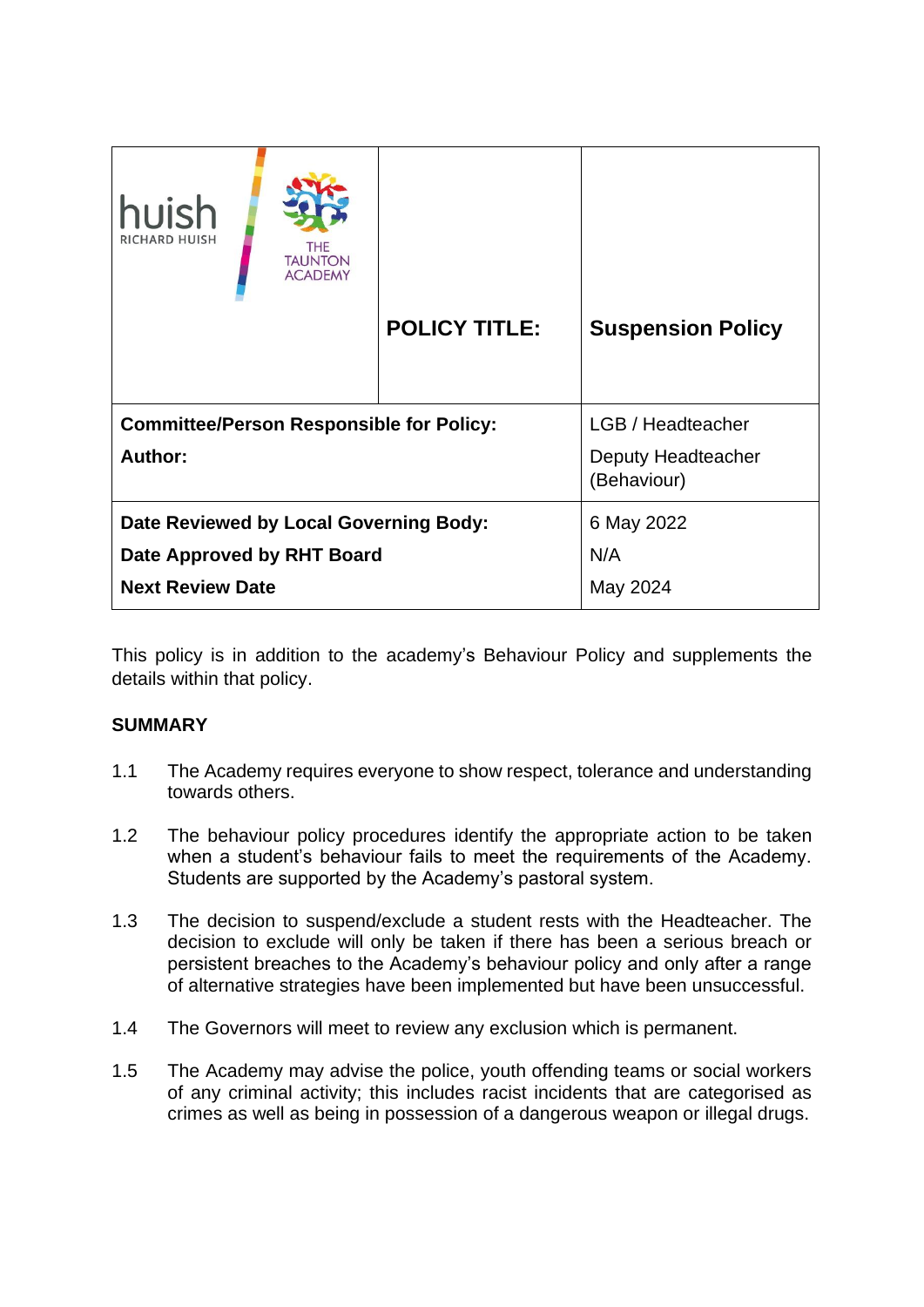# **2. SCOPE**

2.1 This applies to all Taunton Academy students whether they attend the Academy or an alternative provision or are on a managed move from another educational establishment.

### **3. RESPONSIBILITIES**

3.1 The implementation of this policy will be monitored by the governors of the Academy and remain under constant review.

### **4. PRINCIPLES**

- 4.1 The Academy is committed to treating its students fairly and with the same respect and consideration as adult members of the Academy.
- 4.2 The Academy will adopt a series of high expectations of behaviour, based on individual responsibility and mutual respect in order to generate an environment where positive relationships between students, and staff and students, are encouraged to flourish.
- 4.3 The Academy will seek to put in place a range of intervention strategies which minimise the need for fixed term suspensions or permanent exclusions. These may include being placed on report, support from a key worker, restorative justice, mediation, internal suspension, curriculum alternatives, the use of pastoral support plans, individual learning plans (ILPs), behaviour care plans, the involvement of appropriate external agencies, or a managed move to another school.
- 4.4 Decisions to suspend a student for a fixed term period will only be taken on the balance of probabilities in response to breaches in the Academy's behaviour policy, including persistent disruptive behaviour.
- 4.5 Decisions to permanently exclude a student will only be taken in response to serious breaches of the Academy's behaviour policy and/or if the decision for the student to remain would seriously harm the education or welfare of another student or staff.

A decision to exclude a student permanently is recognised by the Academy as a serious one. It will usually be the final step in a process for dealing with disciplinary offences following a wide range of other strategies which have been tried, without success. There will, however, be exceptional circumstances which in the Headteachers judgment may result in permanent exclusion as a result of a first or 'one off' offence. The following list is not exhaustive but is indicative of the severity of offences that may lead to permanent exclusion: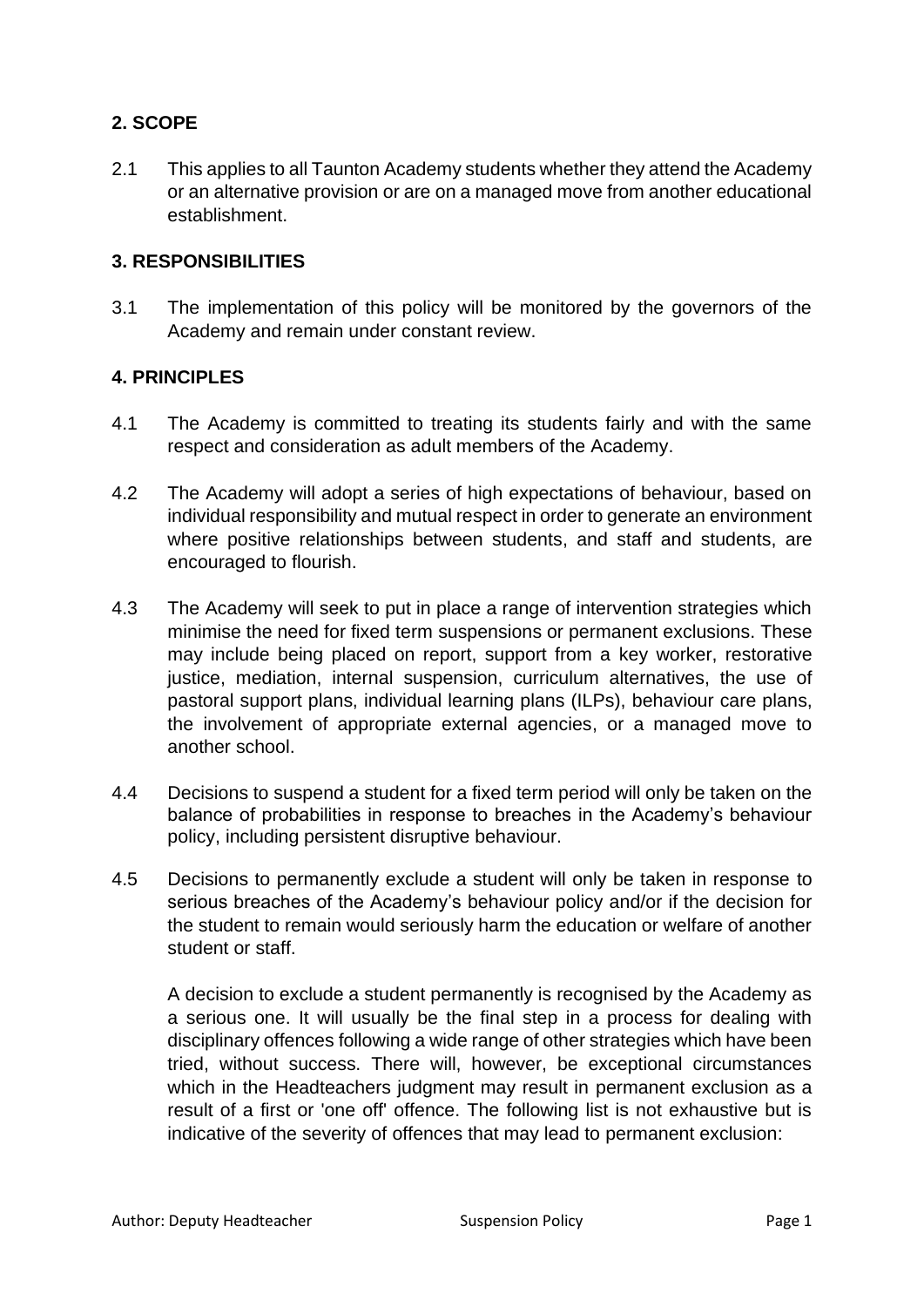- supplying or taking an illegal drug
- supplying or drinking alcohol
- serious actual or threatened violence against another student or member of staff
- carrying an offensive weapon, for example, a knife, scissors, a hammer, etc with intent to threaten or harm
- sexual abuse or assault of a student or member of staff
- cyber bullying or accessing inappropriate sites
- ongoing persistent bullying
- Persistent and/or serious breaches of the Academy's Behaviour Policy.
- 4.6 Breaches can occur:
	- On the school premises, during or outside normal school working hours;
	- At another educational establishment to which the student has been directed by the school;
	- On school visits, trips and activities; or
	- Outside of the school.

### **5. PROCEDURES**

- 5.1 Students may be required to leave the Academy site under the following circumstances where:
	- there is sufficient evidence that a student has committed a disciplinary offence which if by allowing the student to stay on site, may seriously harm the education or welfare of others
	- a student is convicted of a serious criminal offence
	- for medical reasons the student's presence on site represents a serious risk to the health and safety of others
	- where a student is in breach of the Academy's policy on uniform and appearance
- 5.2 Only the Headteacher (or Duty SLT in consultation with the Headteacher) may take the decision to suspend/exclude a student.

### **INFORMING PARENTS/ CARERS**

For the purpose of this policy, reference to 'parent(s)' includes carers or those with parental responsibility.

- 5.3 When the decision to suspend/exclude a student has been made the parent will be notified immediately by telephone and this will be confirmed in writing.
- 5.4 Written confirmation of the suspension/exclusion will include the following details: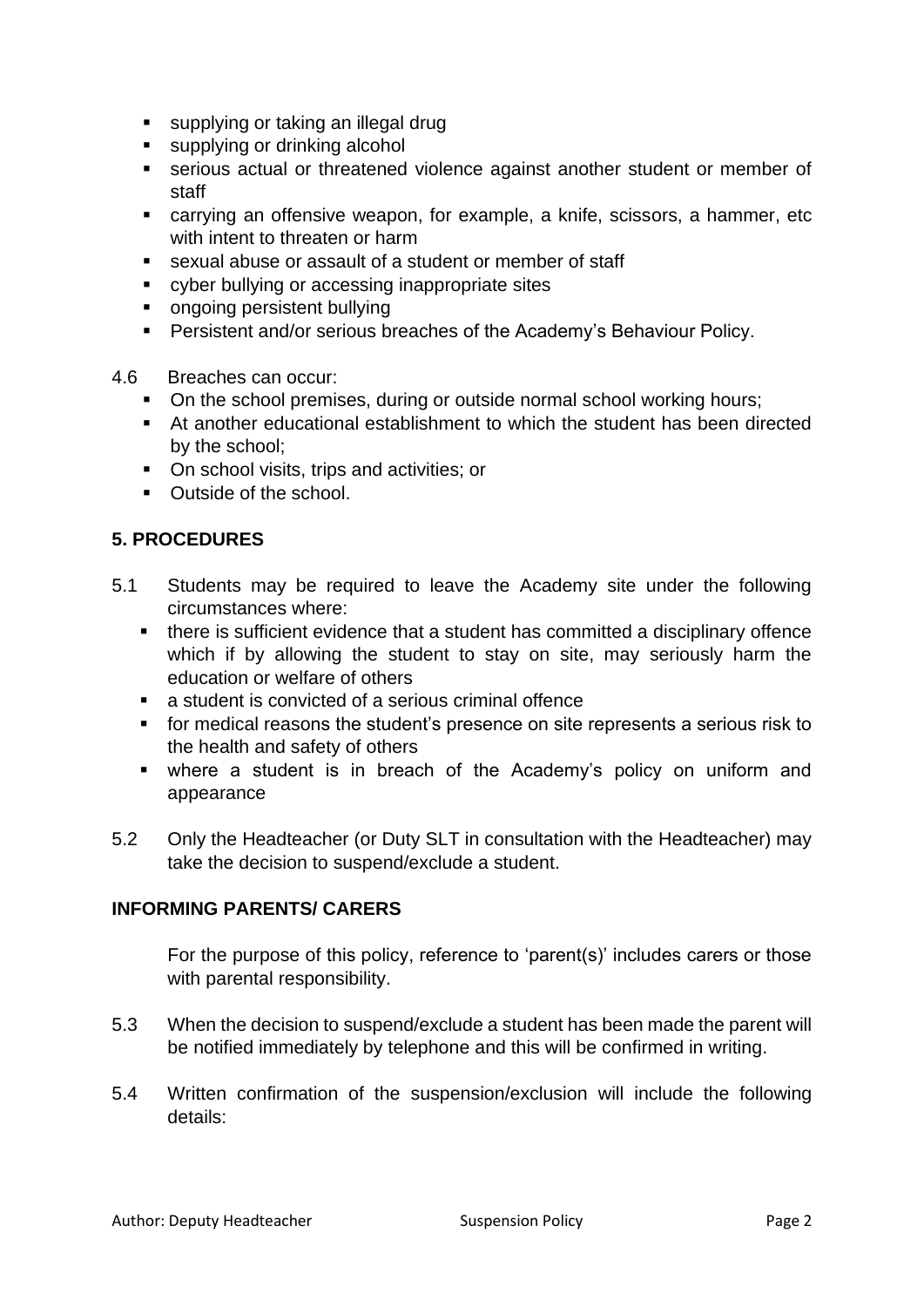- for a fixed term suspension, the precise period of the suspension;
- for a permanent exclusion the fact that it is a permanent exclusion and the date from which the exclusion takes effect;
- the reasons for the suspension/exclusion including any relevant previous history;
- the days and dates on which the parent is required to ensure that the student is not present in a public place during school hours;
- the parent's right to make representations regarding the suspension/exclusion to the governing body and how the student may be involved in this;
- the person in the Academy who the parent should contact if they wish to make representations;
- the latest date when the governing body must meet to consider the circumstances of the suspension/exclusion;
- the arrangements that will be put in place to ensure that the student is able to continue their education during the first five days of the suspension/exclusion, including the setting and marking of work (it is the parent's responsibility to ensure that this is completed and returned to the Academy);
- the school days on which a student may be provided with alternative full time education or may be required to attend an alternative provision. This information may be given by separate notification but will be at least 48 hours before the education is to be provided;
- for fixed term suspension the arrangements for reintegrating the student into the Academy will be provided including the date and time the student should return to the Academy. This will also require the parent to attend an interview with the Headteacher or representative of SLT prior to reintegration.

# **INFORMING GOVERNORS**

- 5.5 The Headteacher will inform the governing body of all fixed term suspensions once per term.
- 5.6 The Headteacher will inform the Chair of the Governing Body within one school day of all permanent exclusions. This notification will include the following:
	- the student's identity;
	- the length of the suspension;
	- the reason for the suspension:
	- the student's age, gender and ethnicity:
	- if the student has a statement of Special Educational needs;
	- **•** if the student is looked after:
	- (for fixed term suspensions of more than five days what alternative provision has been put in place.)
- 5.7 The Governing Body will review all fixed term suspensions and permanent exclusions and consider any representations made to them by parents.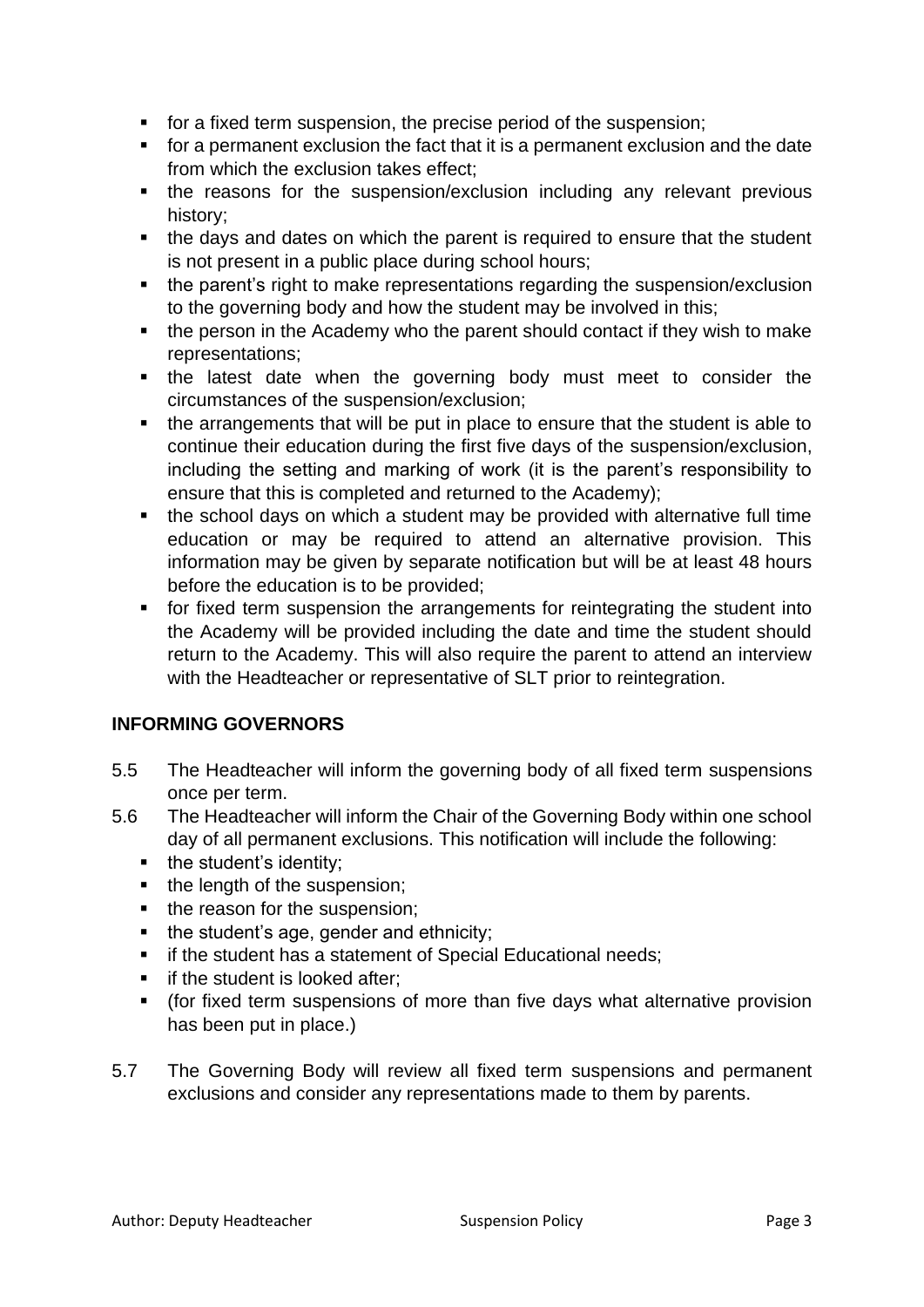- 5.8 The Governing Body may consider more than one suspension/exclusion at a meeting and will seek to meet to ensure the any suspension does not result in a student missing a public examination.
- 5.9 On receiving notification from the Headteacher the governing body will for permanent exclusions convene a meeting between the 6th and 15th school day after the date of receipt of the notice to consider the exclusion.
- 5.10 The Governing Body will invite the parents/carers to attend the meeting.
- 5.11 The Governing Body will request written statements and will circulate these at least five days in advance of the meeting.
- 5.12 The Governing Body may uphold the suspension or direct the student's reinstatement.
- 5.13 The outcome of the review will be added to the student record in the academy.
- 5.14 Where a student has been suspended for a fixed term of up to five days and no alternative provision is made, attendance registers should be marked using Code E. Where alternative provision has been made Code B (education off site) or Code D (dual registration) should be used.
- 5.15 Where a student has been permanently excluded, they should not be deleted from the register until after the appeal process has been completed.

# **APPEALS**

- 5.16 Where a permanent exclusion is upheld by the governing body the parents must be notified in writing. This notification must include the following:
	- the reasons for the decision;
	- the last day on which an appeal may be lodged;
	- an explanation that appeals may only be received in writing.
- 5.17 Where an appeal is received, the LA will convene an independent appeals panel which will comprise of three to five members of the following categories:
	- a lay person who will be the Chair of the panel;
	- one or two must be or have been a governor of a maintained secondary school and have served in this capacity in the last twelve months. They must not be or have been a Headteacher or teacher in the last five years;
	- one or two must be or have been in the last five years a Headteacher of a maintained secondary school.
- 5.18 An Appeal Panel will meet to consider the appeal no later than the 15th school day after the day on which the appeal is lodged.